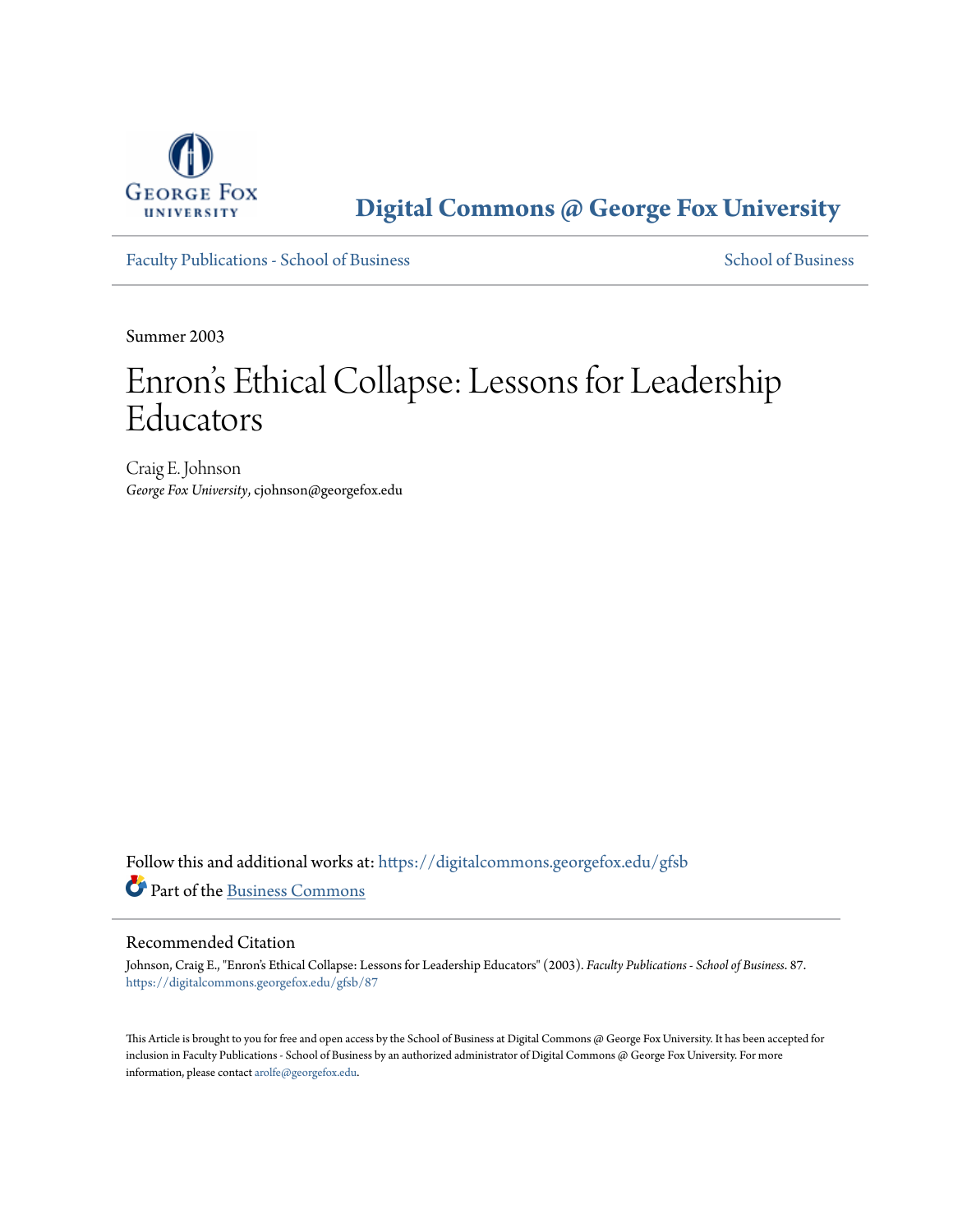# **Enron's Ethical Collapse: Lessons for Leadership Educators**

Craig Johnson Professor of Communication Arts Department of Communication George Fox University 414 Meridian St. Newberg, OR 97132 (503) 554-2610 [cjohnson@georgefox.edu](mailto:cjohnson@georgefox.edu)

# **Abstract**

Top officials at Enron abused their power and privileges, manipulated information, engaged in inconsistent treatment of internal and external constituencies, put their own interests above those of their employees and the public, and failed to exercise proper oversight or shoulder responsibility for ethical failings. Followers were all too quick to follow their example. Therefore, implications for teaching leadership ethics include, educators must: (a) share some of the blame for what happened at Enron, (b) integrate ethics into the rest of the curriculum, (c) highlight the responsibilities of both leaders and followers, (d) address both individual and contextual variables that encourage corruption, (e) recognize the importance of trust and credibility in the leader-follower relationship, and (f) hold followers as well as leaders accountable for ethical misdeeds.

# **Introduction**

Enron's bankruptcy filing in November 2001 marked the beginning of an unprecedented wave of corporate scandals. Officials at Tyco, WorldCom, ImClone, Global Crossing, Adelphia, AOL Time Warner, Quest, and Charter Communications joined Enron executives as targets of SEC probes, congressional hearings, stockholder lawsuits, and criminal indictments. Enron's troubles, which had been center stage, were soon pushed to the background by subsequent revelations of corporate wrongdoing.

More recent instances of corporate corruption should not diminish the importance of Enron as a case study in moral failure. Enron collapsed in large part because of the unethical practices of its executives. Examining the ethical shortcomings of Enron's leaders, as well as the factors that contributed to their misbehaviors, can provide important insights into how to address the topic of ethics in the leadership classroom.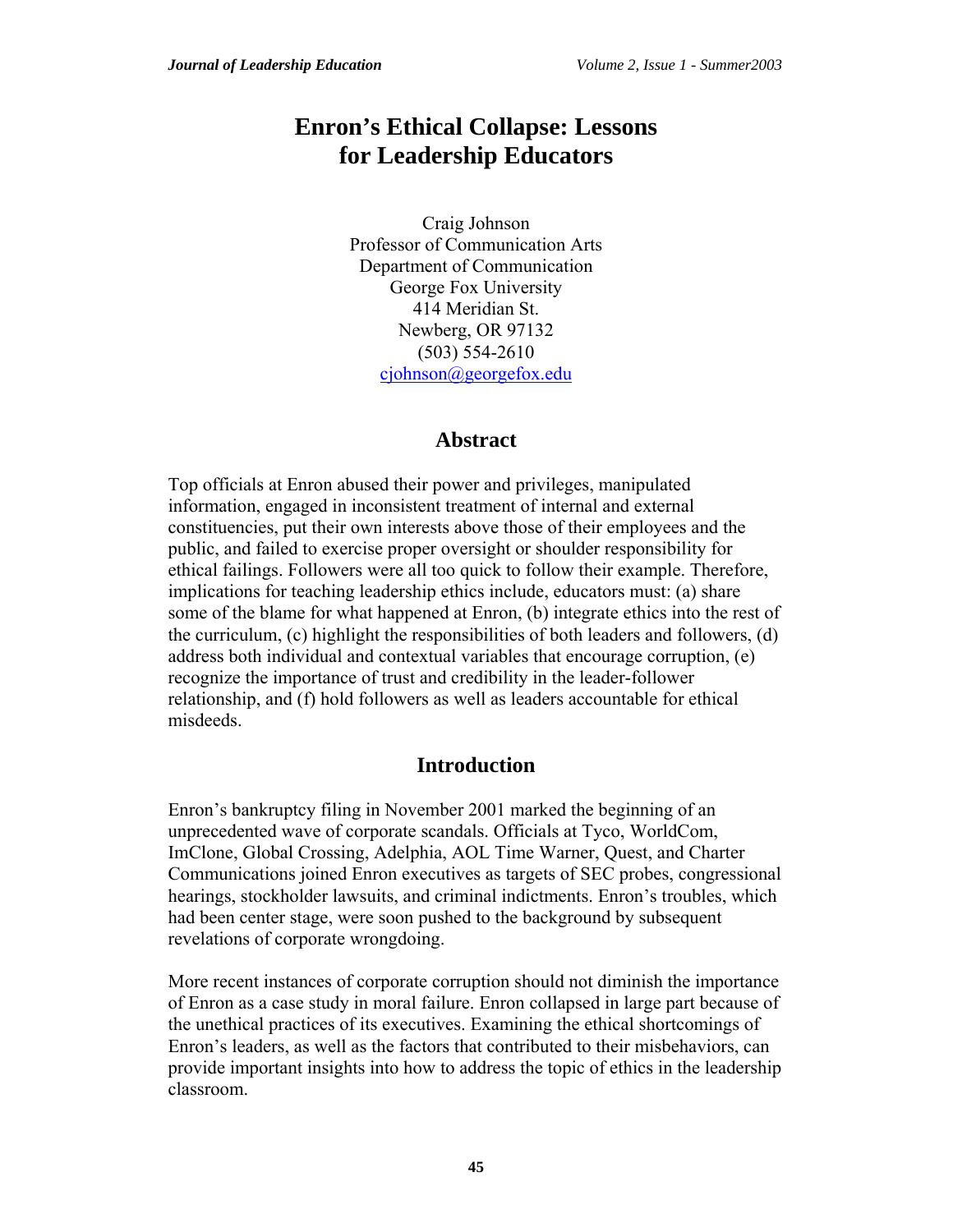# **Moral Failure at the Top**

Events leading up to Enron's bankruptcy have been chronicled in a host of magazine articles as well as in such books as *Anatomy of Greed* (Cruver, 2002), *Enron: The Rise and Fall* (Fox, 2003), *What Went Wrong at Enron* (Fusaro & Miller, 2002), *The Enron Collapse* (Barresveld, 2002), and *Pipe Dreams* (Bryce, 2002). The company's collapse was ultimately triggered by failed investments in overseas ventures and the unraveling of a series of dubious limited partnerships called Special Purpose Entities (SPEs). These SPEs , backed by Enron stock and illegally run by company insiders, were designed to keep debt off the firm's balance sheets and helped prop up its share price. However, when the firm's stock price began to slide, the company was unable to back its guarantees. In addition to charges related to shady partnerships, Enron stands accused of:

- borrowing from subsidiaries with no intent to repay the loans (Wilke, 2002, August 5).
- avoiding federal taxes even though some of its subsidiaries, like Portland General Electric, collected tax payments from customers (Manning & Hill, 2002).
- contributing to the California energy crisis by manipulating electricity prices (Fusaro & Miller, 2002; Manning, 2002).
- bribing foreign officials to secure contracts in India, Ghana and other countries (Wilke, 2002, August 7).
- immediately claiming profits for long term projects that would eventually lose money (Hill, Chaffin, & Fidler, 2002).
- switching account balances immediately before quarterly reports to boost apparent earnings (Cruver, 2002).
- manipulating federal energy policy (Duffy, 2002; Duffy & Dickerson, 2002).
- colluding with analysts to project a false image of the firm's financial health (Fox, 2003).

Much of the blame for what happened at Enron (nicknamed the "Crooked E" for its tilted Capital E logo) can be laid at the feet of company founder Kenneth Lay, his successor Jeffrey Skilling, chief financial officer Andrew Fastow, and Fastow's top assistant Michael Kopper. Each failed to meet important ethical challenges or dilemmas of leadership (Johnson, 2001). Their failures included:

#### **Abuse of Power**

Both Lay and Skilling could wield power ruthlessly. The position of vice-chair was known as the "ejector seat" because so many occupants were removed from the position when they took issue with Lay or appeared to be a threat to his power. Skilling, for his part, eliminated corporate rivals and intimidated subordinates. Abdication of power was also a problem at Enron. At times, managers did not appear to understand what employees were doing or how the business (which was literally creating new markets) operated. Board members also failed to exercise proper oversight and rarely challenged management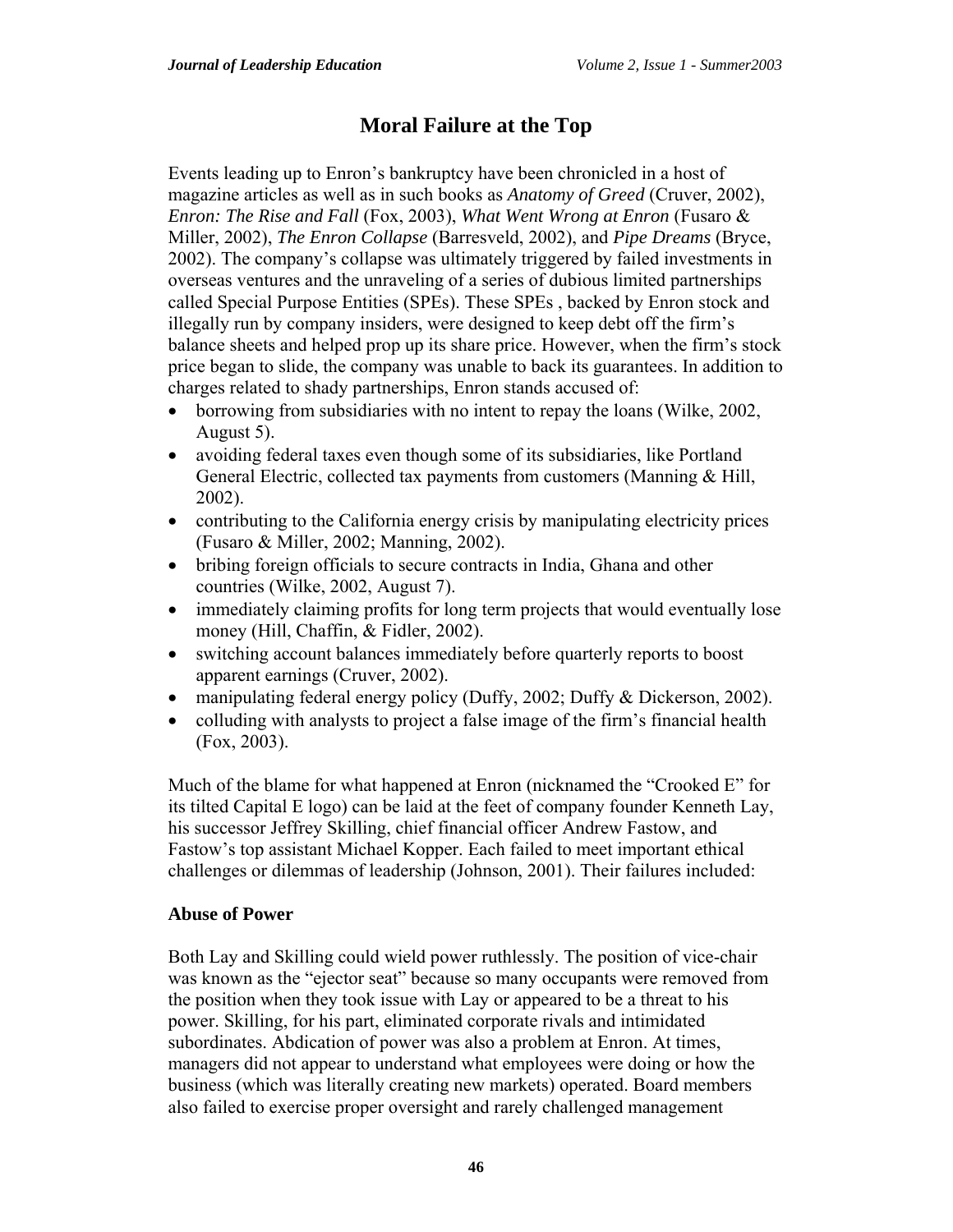decisions. Many were selected by CEO Kenneth Lay and did business with the firm or represented non-profits that received large contributions from Enron (Associated Press, 2002; Cruver, 2002).

#### **Excess Privilege**

Excess typified top management at Enron. Lay, who began life modestly as the son of a Baptist preacher turned chicken salesman, once told a friend, "I don't want to be rich, I want to be world-class rich" (Cruver, 2002, p. 23). At another point he joked that he had given wife Linda a \$2 million decorating budget for a new home in Houston which she promptly exceeded (Gruley & Smith, 2002). The couple borrowed \$75 million from the firm that they repaid in stock. Linda Lay fanned the flames of resentment among employees when she broke into tears on the *Today Show* to claim that the family was broke. This was despite the fact that the Lays owned over 20 properties worth over \$30 million (Eisenberg, 2002). During Enron's heyday, some of the perks filtered down to followers as well. Workers enjoyed such benefits as lavish Christmas parties, aerobic classes, free taxi rides, refreshments, and the services of a concierge (*Enron excess*, 2002; *How Enron let down its employees*, 2002).

#### **Deceit**

Enron officials manipulated information to protect their interests and to deceive the public, although the extent of their deception is still to be determined. Both executives and board members claim that they were unaware of the extent of the company's off-the-books partnerships created and operated by Fastow and Kopper (Eisenberg, 2002). However, both Skilling and Lay were warned that the company's accounting tactics were suspect (Duffy, 2002). The Senate Permanent Subcommittee on Investigations, which investigated the company's downfall, concluded, "Much that was wrong with Enron was known to the board" (Associated Press, 2002). Board members specifically waived the conflict of interest clause in the company's code of ethics that would have prevented the formation of the most troublesome special partnerships (Cruver, 2002). Employees were quick to follow the lead of top company officials. They hid expenses, claimed nonexistent profits, deceived energy regulators and so on.

#### **Inconsistent Treatment of Internal and External Constituencies**

Enron's relationships with both employees and outsiders were marked by gross inconsistencies. Average workers were forced to vest their retirement plans in Enron stock and then, during the crucial period when the stock was in free fall, were blocked from selling their shares. Top executives, on the other hand, were able to unload their shares as they wished. Five-hundred officials received "retention bonuses" totaling \$55 million at the same time laid off workers received only a fraction of the severance pay they had been promised (Barreveld, 2002).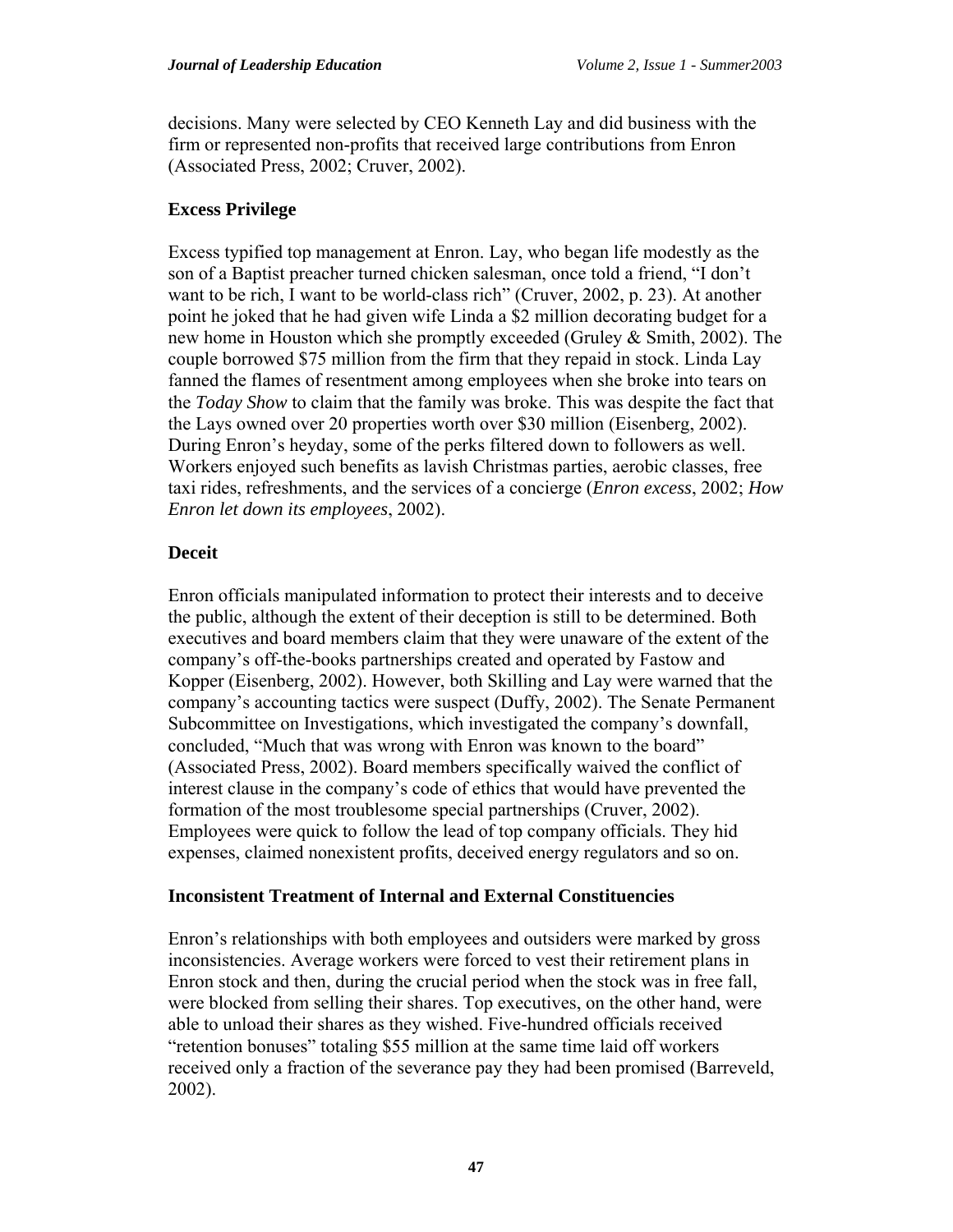Enron treated its friends royally. In particular, the company used political donations to gain preferential treatment from government agencies. Kenneth Lay was the top contributor to the Bush campaign and officials made significant donations to both Democratic and Republican members of the House and Senate. In return, the company was able to nominate friendly candidates for the Security Exchange Commission (SEC) and the Federal Energy Regulatory Commission (FERC). Federal officials intervened with foreign governments to promote Enron projects, and company representatives played a major role in setting federal energy policy that favored deregulation of additional energy markets (Fox, 2003). Anyone perceived as unfriendly to Enron's interests could expect retribution, however. In one instance, Lay withdrew an underwriting deal to pressure Merrill Lynch into firing an analyst who had downgraded Enron stock (Smith  $\&$ Raghaven, 2002). Skilling called one analyst an "asshole" when he questioned the company's performance during a conference call (Cruver, 2002).

#### **Misplaced and Broken Loyalties**

Enron officials put their loyalty to themselves above those of everyone else with a stake in the company's fate — stock holders, business partners, rate payers, local communities, foreign governments, and so on. They also betrayed the trust of those who worked for them. Employees apparently believed in the company and in Lay's optimistic pronouncements. In August 2001, for example, he declared "I have never felt better about the prospects for the company" (Cruver, 2003, p. 91). In late September, just weeks before the company collapsed, he encouraged employees to "talk up the stock" because "the company is fundamentally sound" (Fox, 2003, p. 252). These exhortations came even as he was unloading his own shares. The sense of betrayal experienced by Enron employees only added to the pain of losing their jobs and retirement savings.

#### **Irresponsible Behavior**

Enron officials acted irresponsibly by failing to take needed action, failing to exercise proper oversight, and failing to shoulder responsibility for the ethical miscues of their organization. CEO Lay downplayed warnings of financial improprieties and some board members did not understand the numbers or the company's operations. Too often company managers left employees to their own devices, encouraging them to make their numbers by any means possible. After the collapse, no one stepped forward to accept blame for what happened. Lay and Fastow claimed Fifth Amendment privileges against self-incrimination when called before congressional committees; Skilling testified but claimed he had no knowledge of illegal activity.

The unethical behavior of Enron's leaders appears to be the product of both individual and situational factors. Greed was the primary motivator of both managers and their subordinates at Enron (Cruver, 2002). Optimistic earnings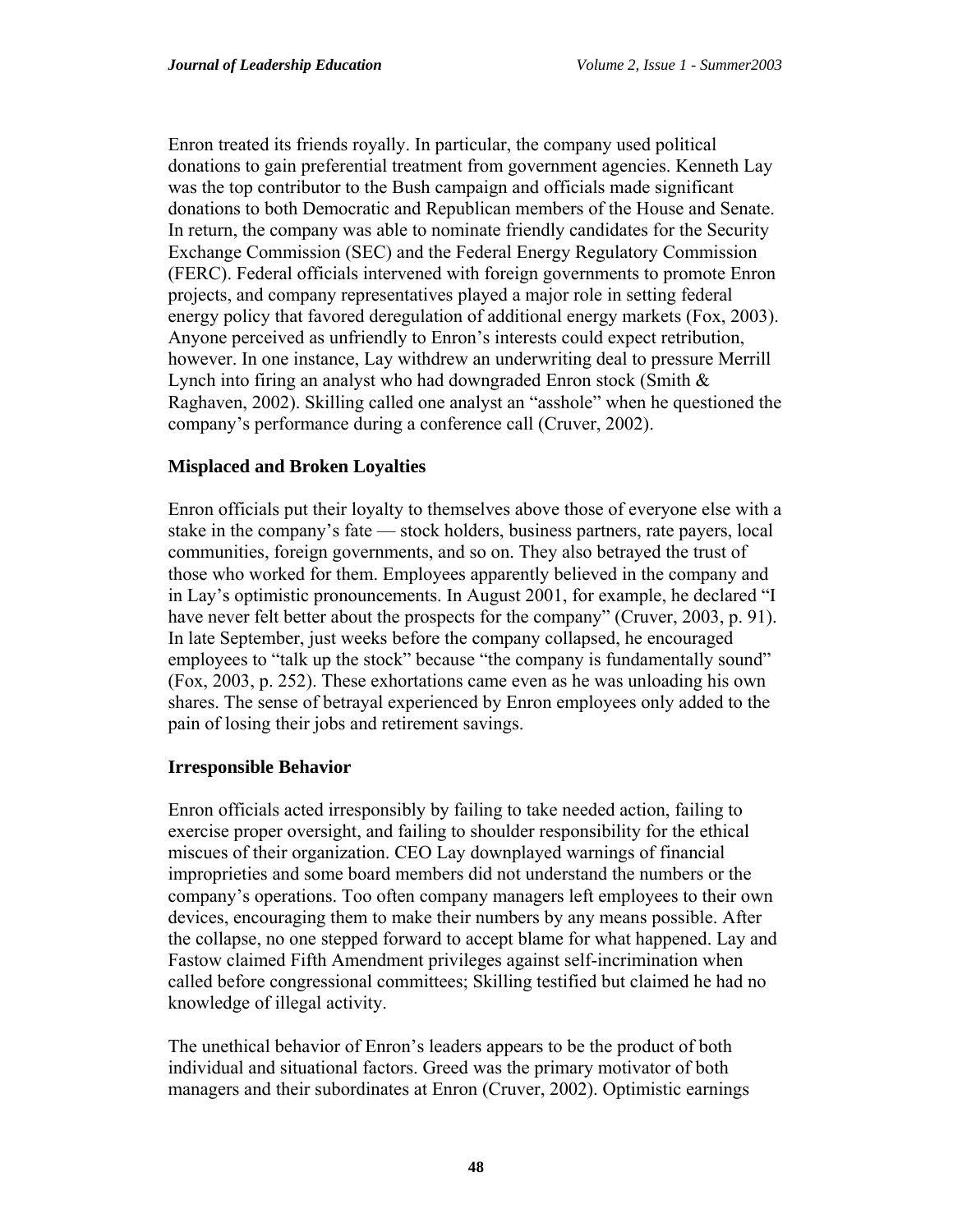reports, hidden losses and other tactics were all designed to keep the stock price artificially high. Lofty stock values justified generous salaries and perks, deflected unwanted scrutiny, and allowed insiders to profit from their stock options. Greed was not limited to top Enron executives, however. Meeting earnings targets triggered large bonuses for managers throughout the firm, bonuses that were sometimes larger than employees' salaries. Rising stock prices and extravagant rewards made it easier for followers as well as leaders to overlook shortcomings in the company's ethics and business model.

Hubris was also a major character flaw at the Crooked E, a fact reflected in the company banner that declared: FROM THE WORLD'S LEADING ENERGY COMPANY — TO THE WORLD'S LEADING COMPANY (Cruver, 2002, p. 3). Skilling, who lacked the social and communication skills of Ken Lay, best exemplifies the haughty spirit of many Enron officials. At the height of the California energy crisis he joked that the only difference between the Titanic and the state of California was that "when the Titanic went down, the lights were on" (Fusaro & Miller, 2002. p. 122).

Even the so-called "heroes" of the Enron debacle failed to demonstrate enough virtue to delay or to prevent the company's collapse. Former company treasurer Clifford Baxter complained about Fastow's financial wheeling and dealing, but then retired without going public with his complaints. Vice-president of corporate development Sherry Watkins outlined her concerns about the firm's questionable financial practices in a letter and in a meeting with Lay (*A Hero*, 2002). Later she discussed the same issues with an audit partner at Anderson. While these are commendable acts, in her letter she recommended quiet clean up of the problems rather than public disclosure. She stopped short of talking to the press, the SEC and other outside agencies when her attempts at internal reform failed (Zellner, 2002).

The destructive power of individual greed and pride was magnified by Enron's corporate culture that encouraged creativity and risk taking. Employees invented a host of new commodity products which earned Enron top ranking six straight years on *Fortune* magazine's list of most innovative companies (Fusaro & Miller, 2002). Ken Lay was fond of telling the story of how Enron employees in London started its on-line trading business (which later carried a quarter of the world's energy trades) without the blessing or knowledge of corporate headquarters in Houston (Stewart, 2001). The cost of freedom, however, was pressure to produce that created a climate of fear. Enron's atmosphere was similar to that of an elite law firm where talented young associates scramble to make partner (Fusaro & Miller, 2002).

Adding to the stress was the organization's "rank and yank" evaluation system. Every six months 15% of all employees were ranked in the lowest category and then had a few weeks to find another position in the company or be let go (Cruver, 2002). Workers in the next two higher categories were put on notice that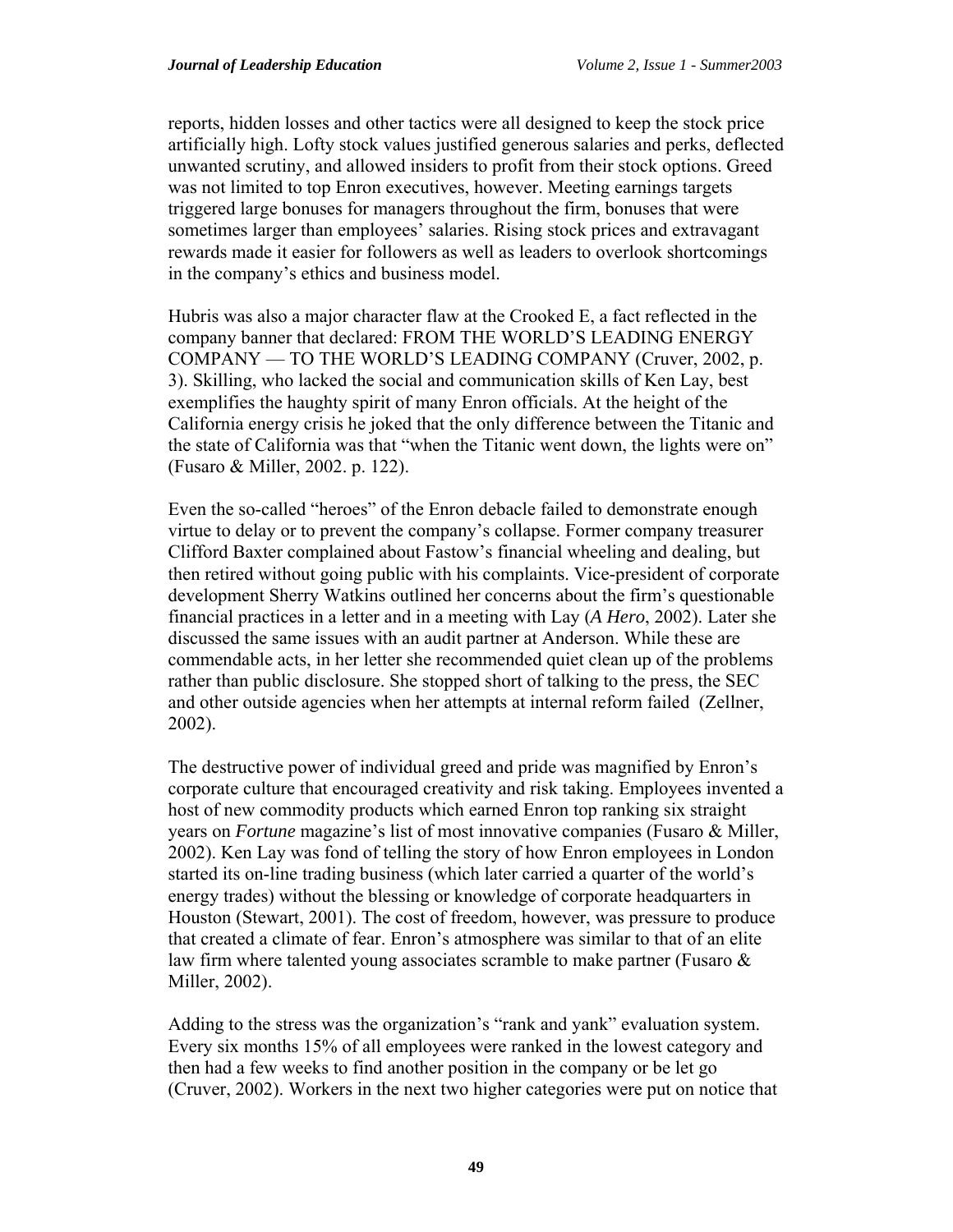they were in danger of falling into the lowest quadrant during the subsequent review. This system (a harsher variant of one used at many companies) encouraged cutthroat competition and silenced dissent. Followers were afraid to question unethical and or illegal practices for fear of losing their jobs. Instead, they were rewarded for their unthinking loyalty to their managers (who ranked their performance) and the company as a whole (Fusaro & Miller, 2002).

Lack of controls, combined with an intense, competitive, results-driven culture made it easier to ignore the company's code of ethics which specifically prohibited conflicts of interest like those found in the SPEs and to seek results at any cost (Hill, Chaffin, & Fidler, 2002). Anderson auditors signed off on its questionable financial transactions for fear of losing lucrative auditing and consulting contracts with Enron.

Enron was also a victim of larger social and cultural factors. Publicly traded firms in the United States are judged by their quarterly earnings reports. Obsession with short-term results encourages executives to do whatever they can to meet these expectations. Enron's explosive growth took place during the economic boom of the 90s. All the major stock indices soared and billions were wasted on Internet start-ups that never had a realistic chance to make a profit. During this period the Cult of the CEO emerged. Business leaders achieved rock star status, gracing the covers of national magazines and best selling biographies (Elliott & Schroth, 2002, p. 125). In this heady climate, government regulators and investors felt little need to study the operations or finances of apparently successful companies led by business superstars. The recent spate of corporate scandals and the accompanying market crash may be the penalty that society must pay for the excesses and inattention of the last decade.

# **Implications for Leadership Educators**

The lessons of Enron extend beyond the accounting and market reforms instituted in the wake of the scandal. Leadership educators can gain important insights about how to treat the topic of ethics in the classroom from the moral shortcomings of Enron's top executives. The pedagogical implications of Enron include:

#### **Educators Must Share Some of the Blame**

Academics find it easy to distance themselves from the sins of Enron. The college and university classroom seems a world away from the high flying, gun slinging mentality of the former energy giant. Few professors can begin to comprehend the level of privilege and influence enjoyed by the company's C level executives. Those who study and teach ethics believe that they would exhibit the virtues that Lay, Skilling, and Fastow seemed to lack.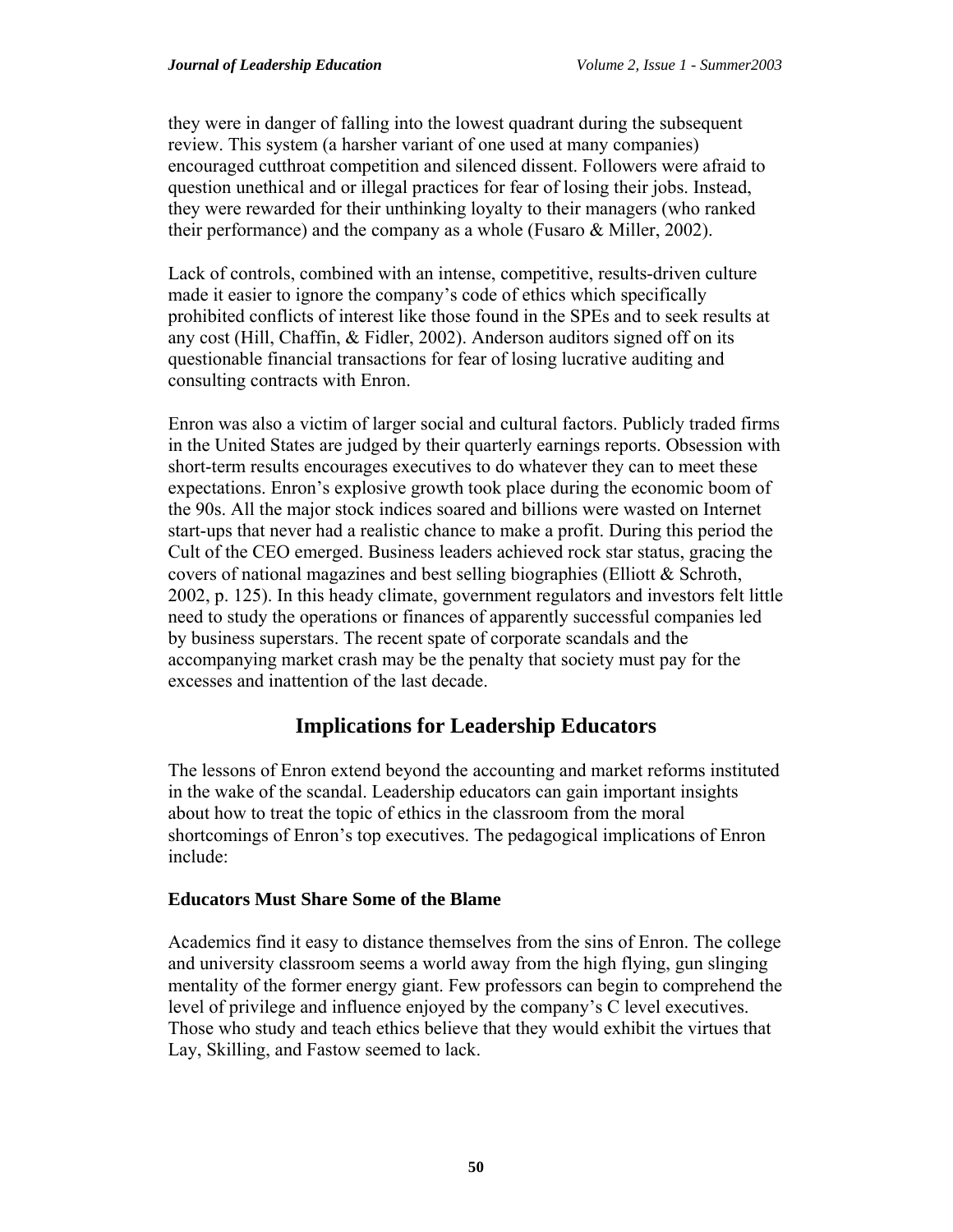Disassociating oneself from Enron may be comforting, but this maneuver conveniently overlooks the fact educators must shoulder at least some of the blame for the company's moral failure (Kavanaugh, 2002). As college graduates, Enron managers undoubtedly enrolled in leadership and ethics courses. Many were also products of Harvard and other top MBA programs. Followers armed with bachelor and masters degrees served as willing soldiers in the army of public relations experts who helped the company maintain its veneer of profitability, lobby government official, and attack its critics. What Enron's top leaders, lower level managers, and front line employees learned in university classrooms was not enough to prevent ethical tragedy.

#### **Strive for Ethical Integration**

Enron is a classic example of a company whose ethical pronouncements were "decoupled" from the rest of its operations (Weaver, Trevino, & Cochran 1999). The key values of the company were respect, integrity, communications, and excellence. Enron also had an extensive code of ethics. Unfortunately, these values and policies had little impact on how Lay, Skilling, and their underlings did business. By the time of its collapse in 2001, the company had been manipulating its books and misleading investors for several years.

Unfortunately, the teaching of ethics, like the practice of ethics at Enron, is typically decoupled from the rest of the curriculum. Discussions of ethics often stand alone, limited to a single unit or to one course in the entire leadership curriculum. Further, the placement of ethical material also diminishes its importance. Ethics units and text chapters sometimes appear to be an afterthought, introduced at the end of a course or book and therefore likely to be eliminated if the professor falls behind during the quarter or semester. To be effective, ethical considerations should be part of every unit, class, and set of readings.

#### **Highlight Leadership and Followership Duties and Responsibilities**

Many students study leadership in hopes of achieving the kind of heroic stature that, until recently, they saw reflected in press reports about famous business figures and other prominent leaders. Power, perks, financial security, and recognition all seem to come with an executive title. Instructors cater to this motivation when they act as cheerleaders for prominent business leaders like Jack Welch or Kenneth Lay. They overlook the fact that the same qualities and strategies so often praised in business and other leadership literature can lead to disaster. Enron is a case in point. The company's leaders did many things right according to the leadership and management literature. Lay and his colleagues had a clear vision and values, pursued excellence, and fostered an extraordinary degree of creativity and innovation. Sadly, their vision was unrealistic, their stated values took back seat to unstated ones (e. g., make the deal at whatever the cost and generate constant profits and growth), and their drive for innovation led them into a host of unprofitable markets that even their management team did not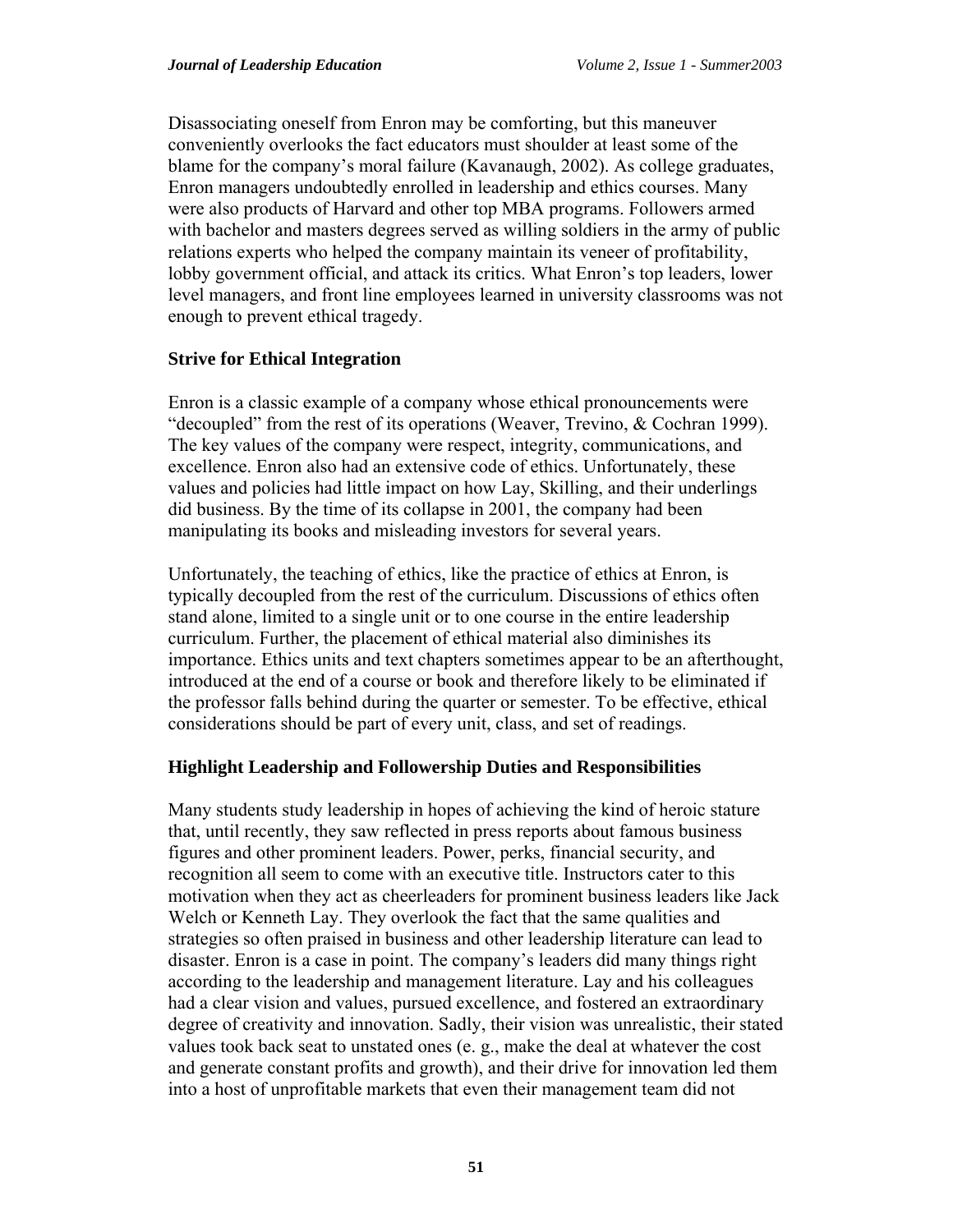completely understand. Followers also lost sight of their personal values as well as their commitment to society.

Highlighting leadership duties and responsibilities is one way to address selfish motivation and to demythologize leadership. Altruism, Communitarianism, and Servant Leadership are three ethical perspectives that drive home this point. Each of these approaches emphasizes the duties that leaders have both to followers and to the larger community and can serve as a framework for discussions of leadership and followership ethics.

- *Altruism* is a universal value that is particularly important to leaders who, by virtue of their roles, are to exercise influence on behalf of others. Leaders cannot articulate the concerns of followers unless they first understand their needs (Kanungo & Mendoca, 1996). Leaders driven by altruism pursue organizational goals rather than personal achievement and are more likely to give power away. Leaders seeking self-benefit focus on personal achievements, and control followers through coercion and reward.
- *Communitarianism* emphasizes the need for individual and corporate responsibility (Etzioni, 1993). Citizens and institutions have obligations to the larger community. When making decisions, leaders and followers must look beyond the immediate interests of themselves and their organizations to the needs of the local community and society as a whole.
- *Servant leadership* is a model that puts the needs of followers first (Greenleaf, 1977; Spears, 1998). Servant leaders continually ask themselves what would be best for their constituents and measure their success by the progress of their followers. Driven by a concern for people, they seek to treat others fairly and recognize that they hold their positions in stewardship for others.

#### **Address Both Individual and Contextual Variables**

Training can help individuals develop sensitivity to moral issues and improve ethical reasoning skills (Rest, 1993). To prevent future Enrons, faculty must help current and future leaders and followers equip themselves with the values, principles, and skills they need to make reasoned moral choices. Nonetheless, an individual focus does not address organizational forces - group culture, high forced turnover, reward system - that played a significant role in Enron's moral failures. In addition, society's fixation on short term profits and daily market moves also increased the pressure to manipulate results and to hide financial bad news.

Leadership instructors need to help students analyze and respond to contextual forces that encourage ethical misdeeds. These questions should be considered:

- What organizational controls should be put on innovation?
- How can employees be rewarded in a way that promotes ethical behavior?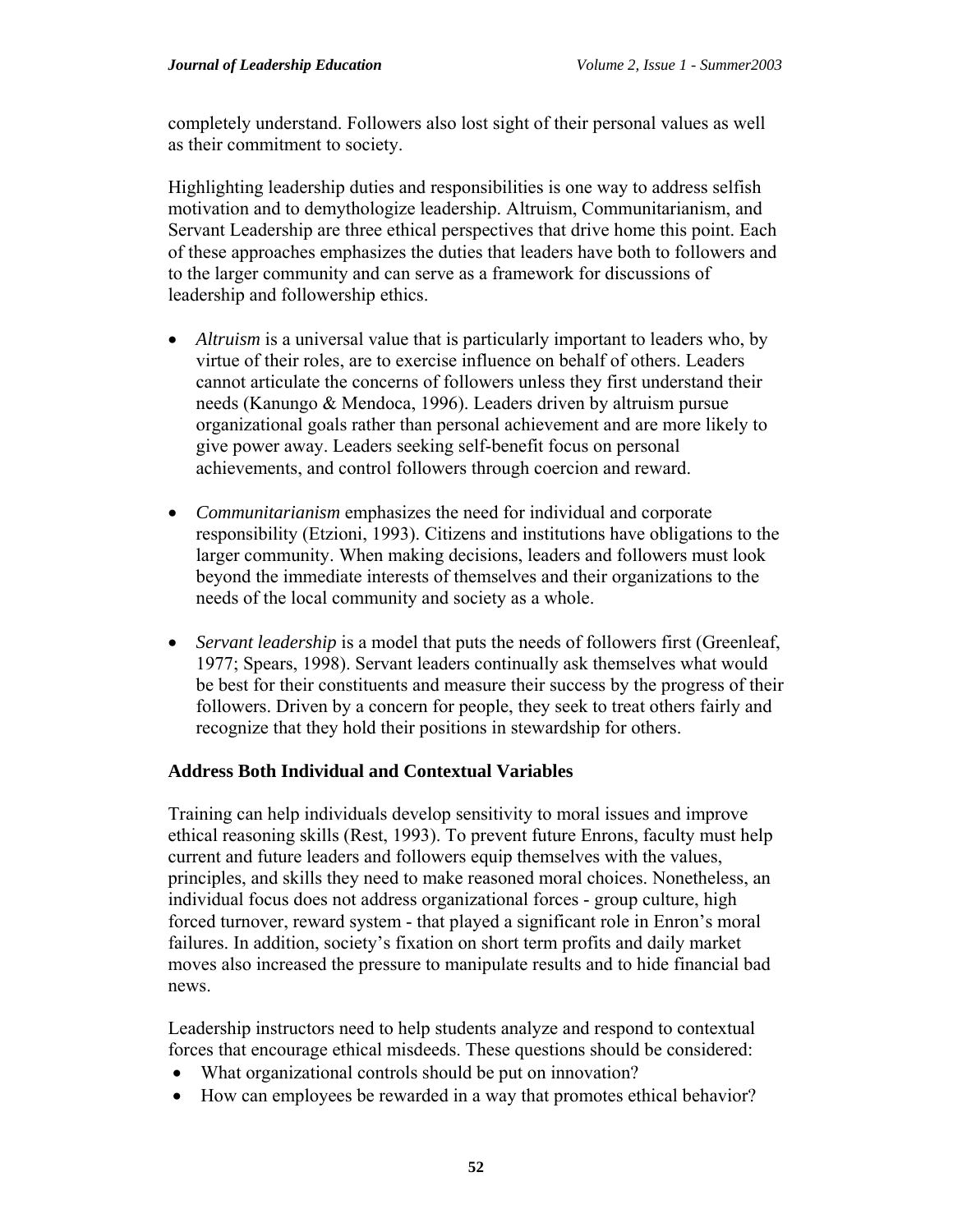- What are the dysfunctional consequences of the rank and yank evaluation system?
- What are reasonable limits on executive compensation?
- What is a corporate board's role in overseeing the operations of an organization?
- What should be the composition of a board's membership?
- How should the performance of companies be judged?
- How can society develop a long-term perspective on financial results?

#### **Recognize the Importance of Credibility**

Since Aristotle, scholars have examined the factors that make a source believable to an audience, an interest based on the strong correlation between credibility and influence (Hackman & Johnson, 2001, chap. 6). The Enron debacle and subsequent scandals demonstrate that credibility, specifically trustworthiness, is more important than ever. Stock values declined nearly 40% from market highs in July1998 due largely to investors' loss of confidence in the integrity of publicly held corporations. Employees are increasingly skeptical as well. A 2002 survey by the Ethics Resource Center found that 43% of respondents believed that their bosses fail to model integrity and felt pressure to compromise their own ethical standards at work (Wee, 2002). Modern technology, which enables the rapid, worldwide dissemination of information, makes credibility more important now than in the time of Plato and Aristotle. Leadership faculty need to help students consider not only how credibility is built and maintained, but also how trust is destroyed and at what cost to individuals and organizations.

#### **Followers are Also Accountable**

Lay, Skilling, Fastow and other high level executives deserve most of the blame for what went wrong at Enron. It was they who created the company's culture, approved dubious partnerships, attacked critics, and, in the end, abandoned employees while enriching themselves. Nevertheless, followers, ranging from second tier officials down to receptionists and mailroom clerks, share some of the blame. Many willingly bought into the get rich quick mentality of the Crooked E. During the company's 15 years of rapid growth, few stopped to question the company's tactics. They were "bought off" by the generous perks and the thrill of being part of one of the most sophisticated and innovative companies in the world. The constant threat of termination undoubtedly convinced others to keep their doubts to themselves and to support their bosses.

According to Chaleff (1995), courage - the willingness to accept a higher level of risk - is the most important virtue for organizational followers. Such courage was sorely lacking at Enron. Few had the courage to challenge authority. Few had the courage to leave when faced with ethical violations. Apparently no member of the firm had the courage to bring the misbehavior of Lay and his subordinates to the attention of the public before the crisis erupted (Cruver, 2002).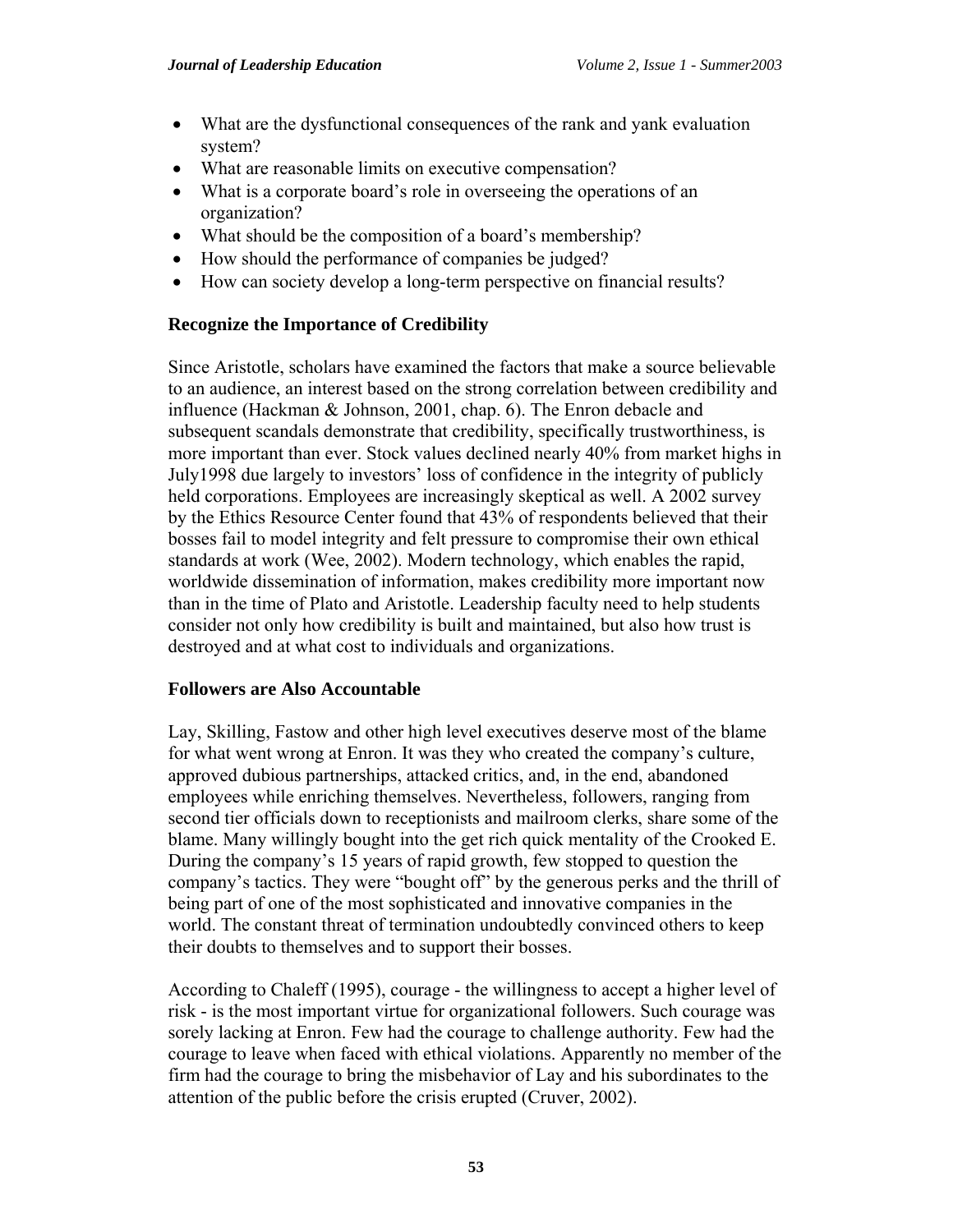Unfortunately, cowardice is not limited to Enron. Nearly two-thirds of those who witness ethical violations in their companies refuse to report them, believing that reporting problems would not do any good (*Chief Executive*, 2002). The final lesson of Enron, then, is that both instructors and students have the responsibility to confront moral failure whenever and wherever it appears, regardless of whether they function in a leadership or in a followership role.

### **Conclusion**

In summary, top officials at Enron abused their power and privileges. They manipulated information while engaging in inconsistent treatment of internal and external constituencies. These leaders put their own interests above those of their employees and the public, and failed to exercise proper oversight or shoulder responsibility for ethical failings. Sadly, the followers were all too quick to follow their example.

Numerous implications for teaching leadership ethics can be gleaned from the Eron situation. Educators must share some of the blame for what happened at Enron. It is important to integrate ethics into the rest of the curriculum. Leadership educators need to highlight the responsibilities of both leaders and followers along with addressing both individual and contextual variables that encourage corruption. The importance of trust and credibility in the leaderfollower relationship must be recognized. And, finally, educators must hold followers as well as leaders accountable for ethical misdeeds.

# **References**

Associated Press (2002, July 7). Report: Enron board aided collapse. Retrieved August 8, 2002 from http://www.msnbc.com/news/777112.asp.

Barreveld, D. J. (2002). *The Enron collapse: Creative accounting, wrong economics or criminal acts?* San Jose, CA: Writers Club Press.

Bryce, R., (2002). *Pipe dreams: Greed, ego, and the death of Enron*. New York: Public Affairs.

Chaleff, I. (1995). *The courageous follower*. San Francisco: Berett-Koehler.

Chief Executive of San Diego shuttle company assails corporate chicanery. (2002, July 14). *San Diego Union-Tribune*. Retrieved July 16, 2002 from Newspaper Source.

Cruver, B. (2002). *Anatomy of greed: The unshredded truth from an Enron insider*. New York: Carroll & Graf.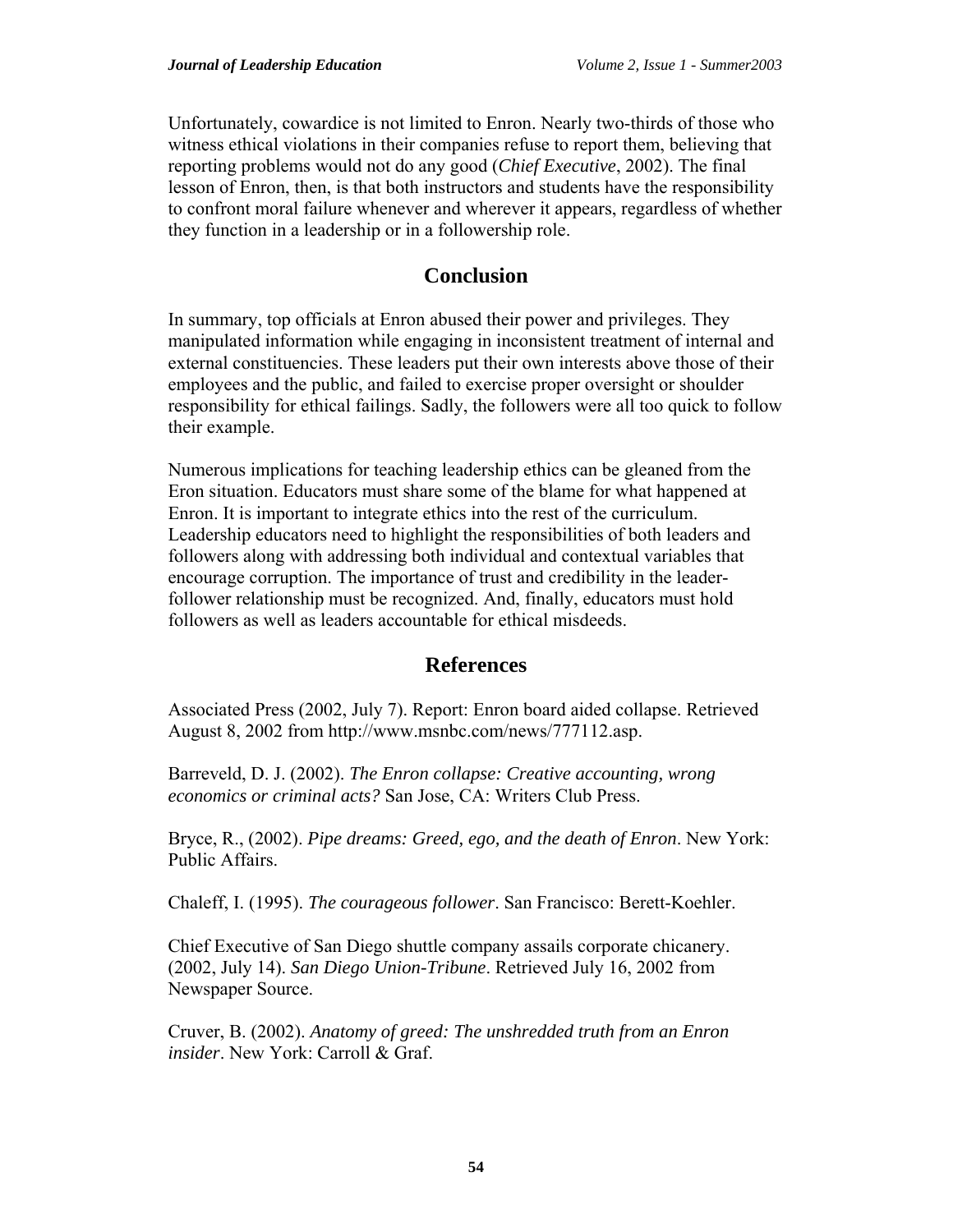Duffy, M. (2002, January 28). What did they know and when did they now it? *Time*, pp. 16-22.

Duffy, M., & Dickerson, J. F. (2002, February 4). Enron spoils the party. *Time,* pp. 18-25.

Eisenberg, D. (2002, February 21). Ignorant & Poor? *Time*, pp. 37-39.

Elliott, A. L, & Schroth, R. J. (2002). *How companies lie: Why Enron is just the tip of the iceberg*. New York: Crown Business.

"Enron's excess" (2002, March 2). *Newsweek*. Retrieved August 8, 2002 from <http://www.msnbc.com/news/718379.asp>.

Etzioni, A. (1993). *The spirit of community: The reinvention of American society*. New York: Touchstone.

Fox, L. (2003). *Enron: The rise and fall*. New York: John Wiley & Sons.

Fusaro, P. C., & Miller, R. M. (2002). *What went wrong at Enron*. Hoboken, NJ: John Wiley & Sons.

Greenleaf, R. (1977). *Servant leadership*. New York: Paulist Press.

Gruley, B., & Smith, R. (2002, April 26). Kenneth Lay—disaster? *Wall Street Journal*, pp. A1, A5.

Hackman, M. Z., & Johnson, C. E. (2001). *Leadership: A communication Perspective*. Prospect Heights, IL: Waveland Press. "How Enron let down its employees." *BBC News*. Retrieved August 8, 2002, from <http://news.bbc.co.uk/1/hi/business/17677633.stm>.

Hill, A., Chaffin, J., & Fidler, S. (2002, February 3). Enron: Virtual company, virtual profits. *The Financial Times.* Retrieved August 8, 2002 from http://specials.ft.com/enron/FT3648VA9XC.html.

Johnson, C. E. (2001). *Meeting the ethical challenges of leadership: Casting light or shadow*. Thousand Oaks, CA: Sage.

Kanungo, R. N., & Mendoca, M. (1996). *Ethical dimensions of leadership*. Thousand Oaks, CA: Sage.

Kavanaugh, J. F. (2002, February 25). Capitalist conscience. *America*, p. 17. Retrieved July 16, 2002 from Academic Search Premiere.